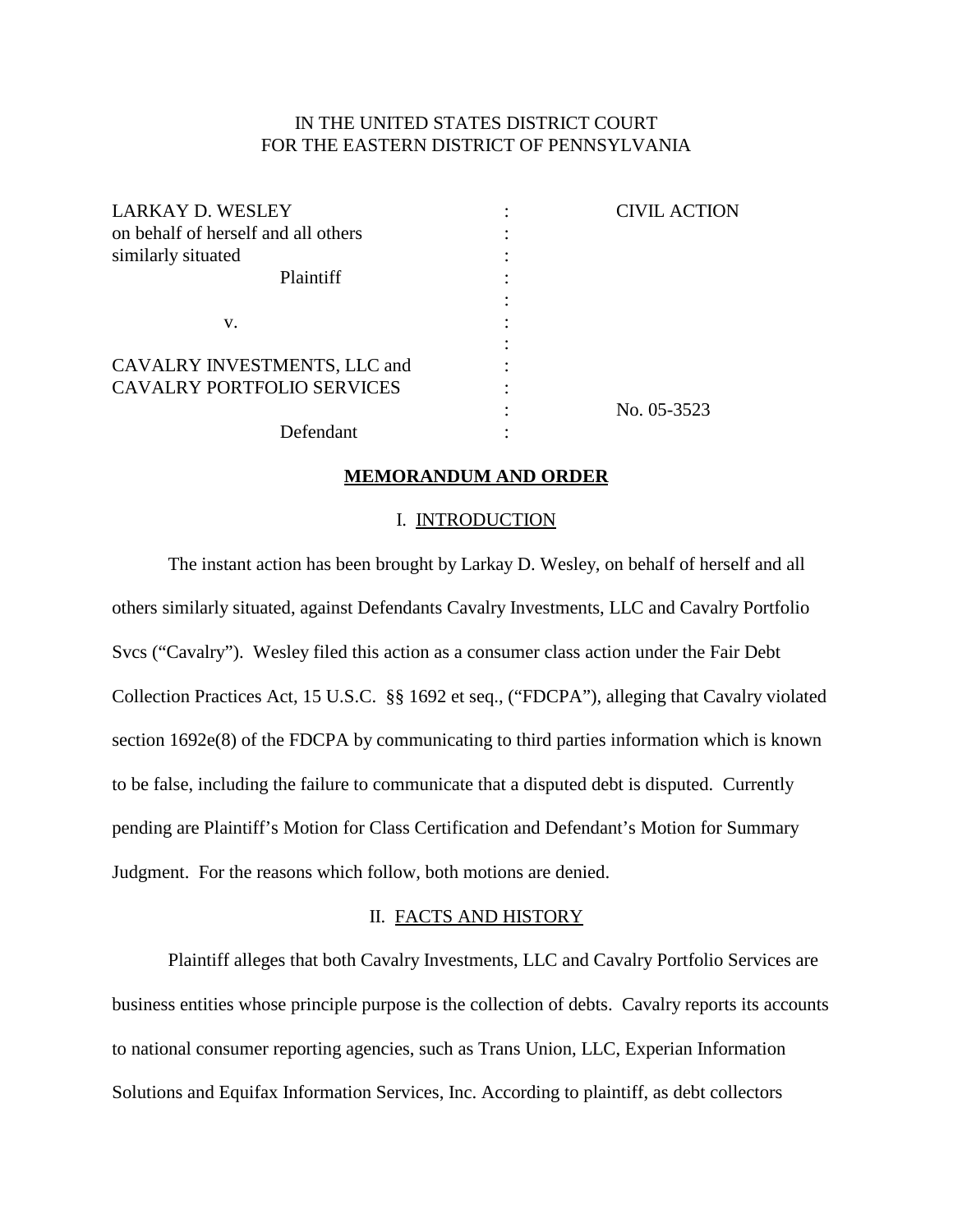regulated by the FDCPA, Cavalry is legally required to communicate to the credit reporting agencies that a collection account is disputed when they are notified that a consumer disputes the validity of a debt or the accuracy of information. She asserts that instead, as a matter of policy, unless the situation involves fraud or identity theft, Cavalry does not mark the debts disputed to the credit reporting agencies after being notified of a dispute.

Plaintiff's individual claim involves a Mitsubishi car loan that was initiated using her Social Security number in October of 2000. During her deposition, plaintiff stated that she initially learned of the car loan sometime in late 2000 or early 2001, when viewing her credit report. In May 2004, she contacted Cavalry directly to discuss her account. She stated that she told Cavalry that the car loan was not hers and that she suspected her aunt used her Social Security number to get the car. She did, however, direct Cavalry to her mother to set up a payment plan for \$265.00 monthly. The collector's screen notes provided by Cavalry also reflect these conversations and the subsequent payment plan initiated by her mother.

In May 2005, plaintiff sent a letter to Trans Union, Experian, and Equifax consumer reporting agencies, stating:

After reviewing my credit report, I am writing to dispute the following information, Cavalry Portfolio Services #3418076. This item is inaccurate because Cavalry had possession of the car and car loan that was open [sic] fradulently under my name, when I was the victim of Identity Theft.

According to Trans Union's records, plaintiff's letter was received by Trans Union on June 1, 2005 and was processed and "verified as reported per documentation"on Saturday, June 4, 2005. The response was processed on Monday, June 6. (Plaintiff's Exhibit B). Cavalry's screen notes dated June 6, 2005 denote that a representative from Trans Union called Cavalry concerning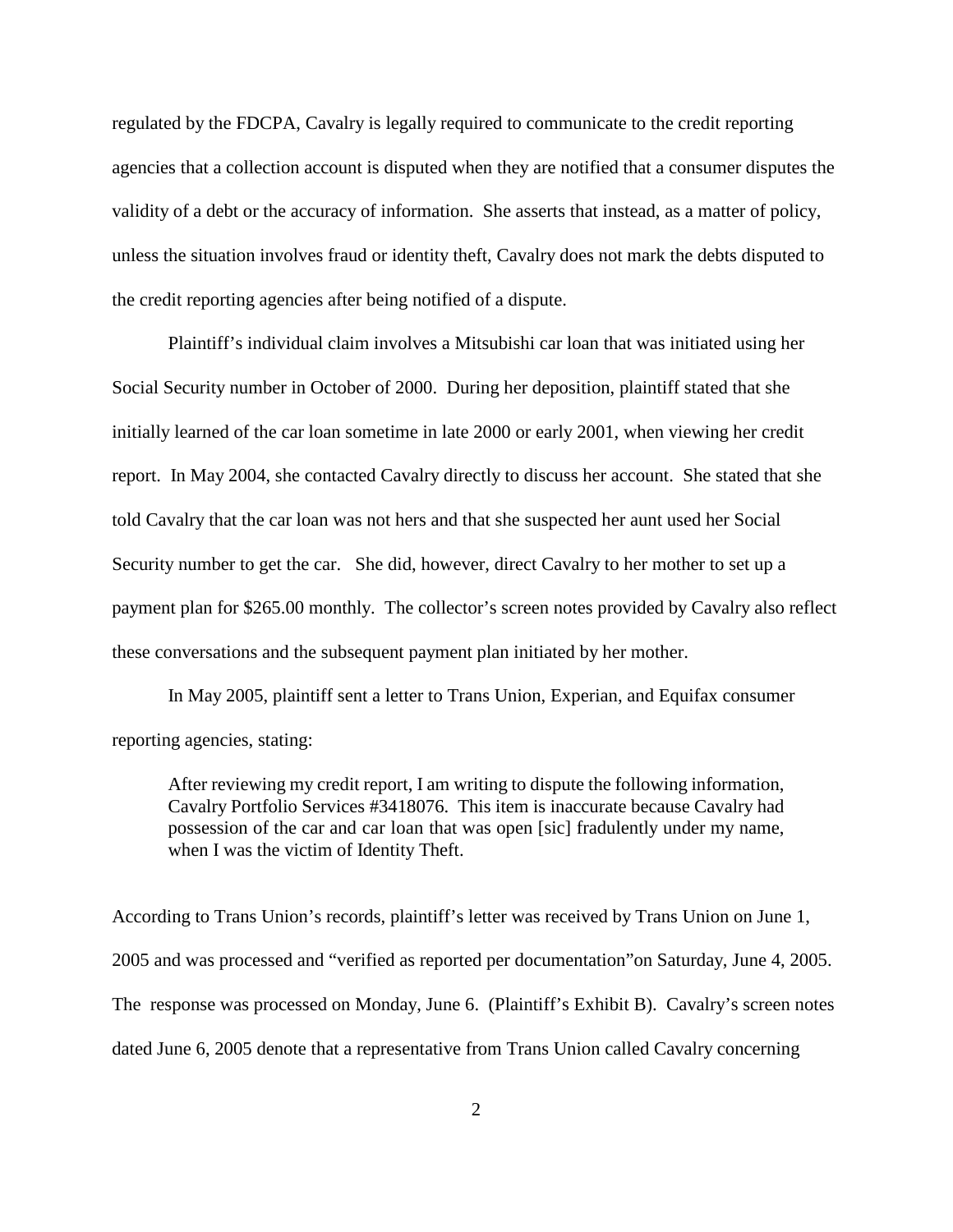plaintiff's account. The screen notes state "Brenda from Trans Union cld.....ver acct not in dispute." On June 6, 2005, plaintiff was sent a revised disclosure from Trans Union which described the results of her dispute, stating that defendants had verified the account and made no changes. (Complaint at par. 18). On June 10, 2005, Cavalry received a telephone and written verification from Equifax of plaintiff's dispute involving fraud and identity theft and Cavalry marked plaintiff's account disputed.

## III. DISCUSSION

#### A. MOTION FOR CLASS CERTIFICATION

Federal Rule of Civil Procedure 23 sets forth four general preconditions that a putative class complaint must satisfy before any case is certified as a class action: (1) the class must be so numerous that joinder of all members is impracticable, (2) there must be questions of law or fact common to the class, (3) the claims or defenses of the representative parties must be typical of the claims or defenses of the class, and (4) the representative parties must fairly and adequately protect the interests of the class. FED. R. CIV. P.  $23(a)$ .<sup>1</sup> The requirements of Rule  $23(a)$  are meant to assure both that "class action treatment is necessary and efficient and that it is fair to the absentees under the particular circumstances." Baby Neal for and by Kanter v. Casey, 43 F.3d 48, 55 (3d Cir. 1994). A class action "may only be certified if the trial court is satisfied, after a rigorous analysis, that the prerequisites of [Federal Rule of Civil Procedure 23(a) have been satisfied." General Telephone Co. of Southwest v. Falcon, 457 U.S. 147, 161 102 S. Ct. 2364,

<sup>&</sup>lt;sup>1</sup> Rule 23(a) specifically provides that:

<sup>[</sup>o]ne or more members of a class may sue or be sued as representative parties on behalf of all only if (1) the class is so numerous that joinder of all members is impracticable, (2) there are questions of law or fact common to the class, (3) the claims or defenses of the representative parties are typical of the claims or defenses of the class, and (4) the representative parties will fairly and adequately protect the interests of the class. Fed. R. Civ. P. 23(a).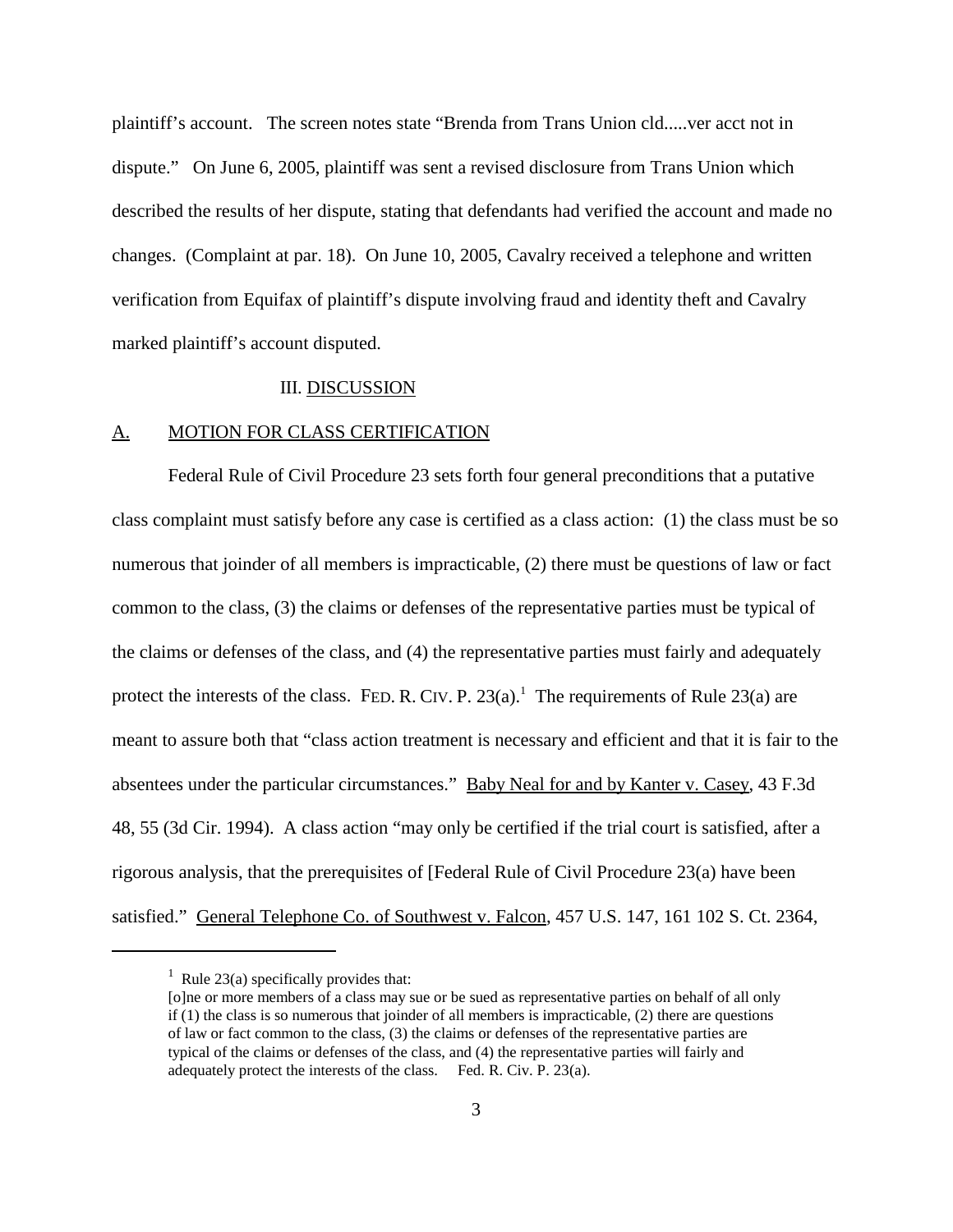2372 (1982).

In addition to these elements, Rule 23(b) defines four different types of class actions, one of which the party seeking certification must fulfill. FED R. CIV. P. 23(b).<sup>2</sup> Plaintiffs in this case seek certification under both Fed. R. Civ. P. 23(b)(2), where the primary relief sought is injunctive or declaratory, and  $23(b)(3)$ , where questions of law or fact common to the members of the class predominate over any questions affecting only individual members, and that a class action is superior to other available methods for the fair and efficient adjudication of the controversy.

The plaintiffs bear the burden of proving that the proposed class action satisfies each of

the requirements of Rule  $23(a)$  and one of the prerequisites of Rule  $23(b)$ . See Baby Neal, 43

F.3d at 55. A motion for class certification should not turn on the court's evaluation of the merits

of the parties' legal or factual claims. See Eisen v. Carlisle & Jacquelin, 417 U.S. 156, 177-178,

FED. R. CIV. P. 23(b).

 $2^2$  Rule 23(b) sets forth the following categories of maintainable class actions:

<sup>(</sup>b) Class Actions Maintainable. An action may be maintained as a class action if the prerequisites of subdivision (a) are satisfied, and in addition:

<sup>(1)</sup> the prosecution of separate actions by or against individual members of the class would create a risk of (A) inconsistent or varying adjudications with respect to individual members of the class which would establish incompatible standards of conduct for the party opposing the class, or (B) adjudications with respect to individual members of the class which would as a practical matter be dispositive of the interests of the other members not parties to the adjudications or substantially impair or impede their ability to protect their interests; or

<sup>(2)</sup> the party opposing the class has acted or refused to act on grounds generally applicable to the class, thereby making appropriate final injunctive relief or corresponding declaratory relief with respect to the class as a whole; or

<sup>(3)</sup> the court finds that the questions of law or fact common to the members of the class predominate over any questions affecting only individual members, and that a class action is superior to other available methods for the fair and efficient adjudication of the controversy. The matters pertinent to the findings include: (A) the interest of members of the class in individually controlling the prosecution or defense of separate actions; (B) the extent and nature of any litigation concerning the controversy already commenced by or against members of the class; (C) the desirability or undesirability of concentrating the litigation of the claims in the particular

forum; (D) the difficulties likely to be encountered in the management of a class action.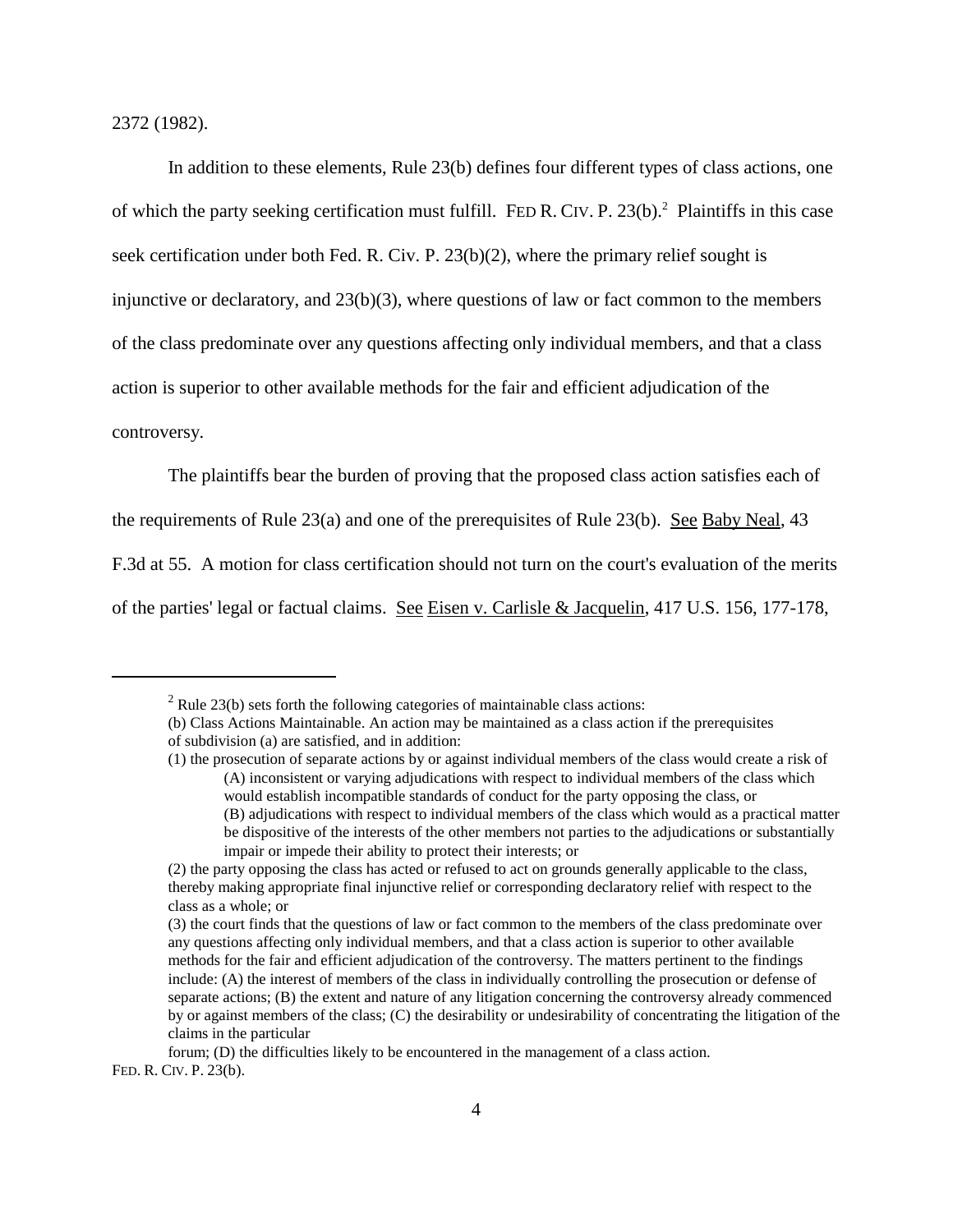94 S. Ct. 2140, 2152-2153 (1974); Barnes v. Am. Tobacco Co., 161 F.3d 127, 140 (3d Cir.

1998), cert. denied, 526 U.S. 1114, 119 S. Ct. 1760 (1999). However, to some degree, "[g]oing beyond the pleadings is necessary, as a court must understand the claims, defenses, relevant facts, and applicable substantive law in order to make a meaningful determination of the certification issues." Newton v. Merrill Lynch, Pierce, Fenner & Smith, Inc., 259 F.3d 154, 168 (3d Cir. 2001) (quoting Castano v. American Tobacco Co., 84 F.3d 734, 744 (5th Cir. 1996)).

Turning to the case before us, plaintiff originally sought certification of the following

class:

All consumers in the United States and its Territories who: (a) disputed an account reported by the Defendants through a consumer reporting agency; and (b) provided a reason other than fraud or identity theft for the dispute.

(Plaintiff's Motion for Class Certification, p.1). In her reply to the Motion for Class

Certification, however, she now indicates that she has modified and refined the definition of the

proposed class in light of discovery, and seeks certification of the following class:

All persons in the United States and its territories who, beginning July 12, 2004 and continuing through the date of the resolution of this action, (a) disputed to a consumer reporting agency an account reported by Defendants; (b) whose dispute was communicated to Defendants; and (c) for whom Defendants did not mark the account as disputed.

Plaintiff states in her response that:

"Through discovery of Defendants' internal practicesregarding the way they handle credit disputes, Plaintiff haslearned that, as initially contemplated in the Complaint, Defendants divide up the credit disputes they receive into two groups, one group whose disputes they will mark as disputed, and the other whose they will not. Plaintiff's Complaint alleges that the distinction is determined by whether the disputes are in the nature of identity theft or fraud. (Complaint at par. 15). The Class that plaintiff seeks to represent, under both the original proposed class definition as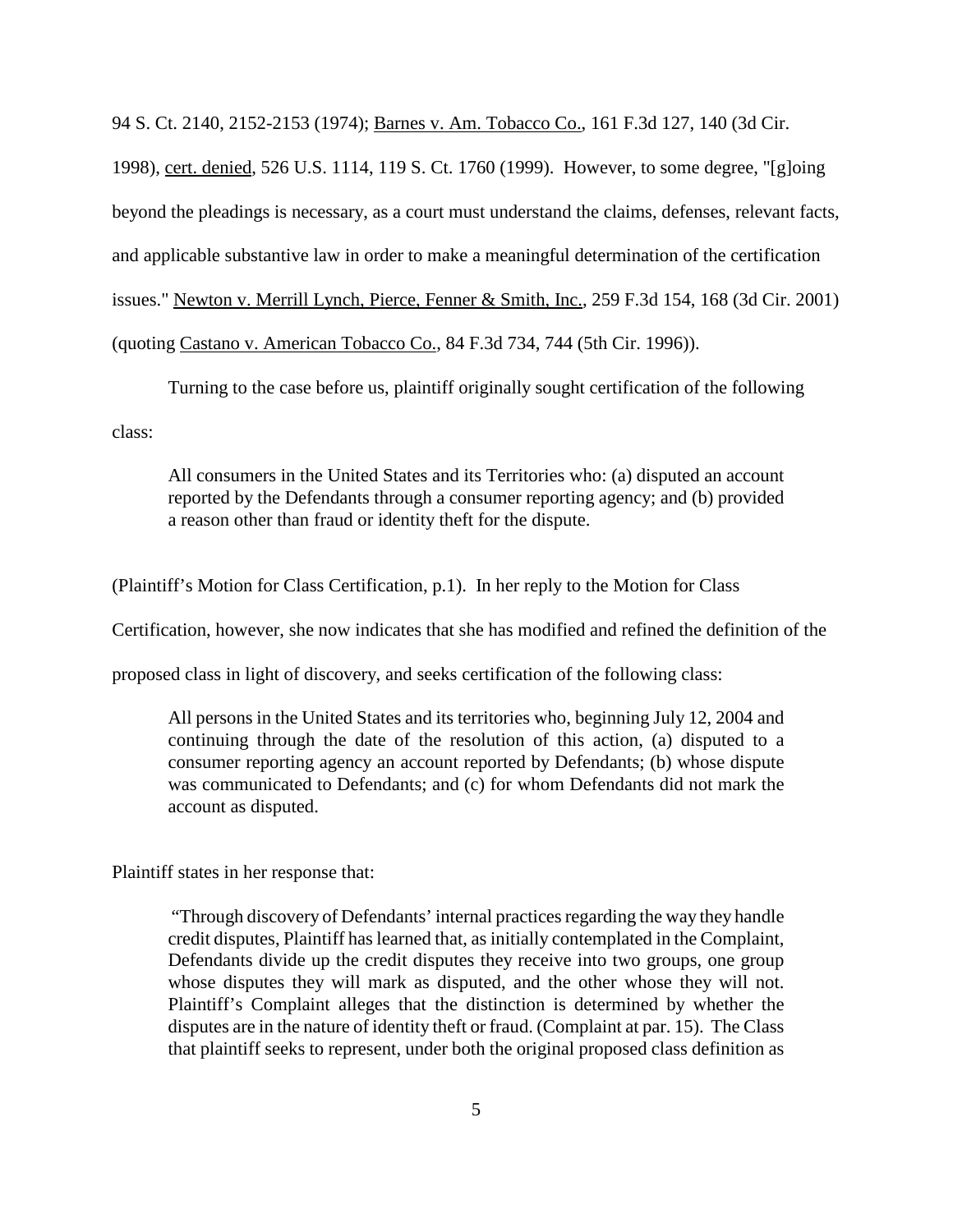well as the refined class definition is the second group- those consumers whose debts defendants did not mark as disputed- upon the theory that defendants are required to mark all disputed debts as disputed pursuant to FDCPA section 1692e(8)."

(Plaintiff's Reply Memorandum of Law in Support of Motion for Class Certification at p. 4). Plaintiff alleges that the change to the definition is due only to the fact that Cavalry's determination of whether or not to mark a debt as disputed is determined when the CRA contacts Cavalry, rather when the consumer contacts the CRA. Plaintiff also notes that Cavalry's record keeping system tracks and records each time it is contacted by a CRA regarding a dispute rather than when a CRA is contacted by a consumer. Accordingly, plaintiff claims the refined definition coincides with this system.

The Court now considers whether plaintiff's proposed class, as the description has now been refined, complies with the preconditions of Fed. R. Civ. P.  $23(a)$  and (b).<sup>3</sup>

## 1. Commonality and Typicality

"The concepts of commonality and typicality are broadly defined and tend to merge." Baby Neal, 43 F.3d at 56. "Both serve as guideposts for determining whether under the particular circumstances maintenance of a class action is economical and whether the named plaintiff's claim and the class claims are so interrelated that the interests of the class members will be fairly and adequately protected in their absence." Falcon, 457 U.S. at 158 n. 13. These prerequisites do not require that all of the putative class members share identical claims. Eisenberg v. Gagnon, 766 F.2d 770, 786 (3d Cir.), cert. denied,, 474 U.S. 946, 106 S. Ct. 342 (1985). Rather, they mandate only that the complainants' claims be common, and not in conflict. Id. "[F]actual differences among the

 $3$  As stipulated on February 22, 2006, defendants do not challenge the numerosity requirement under  $23(a)(1)$ .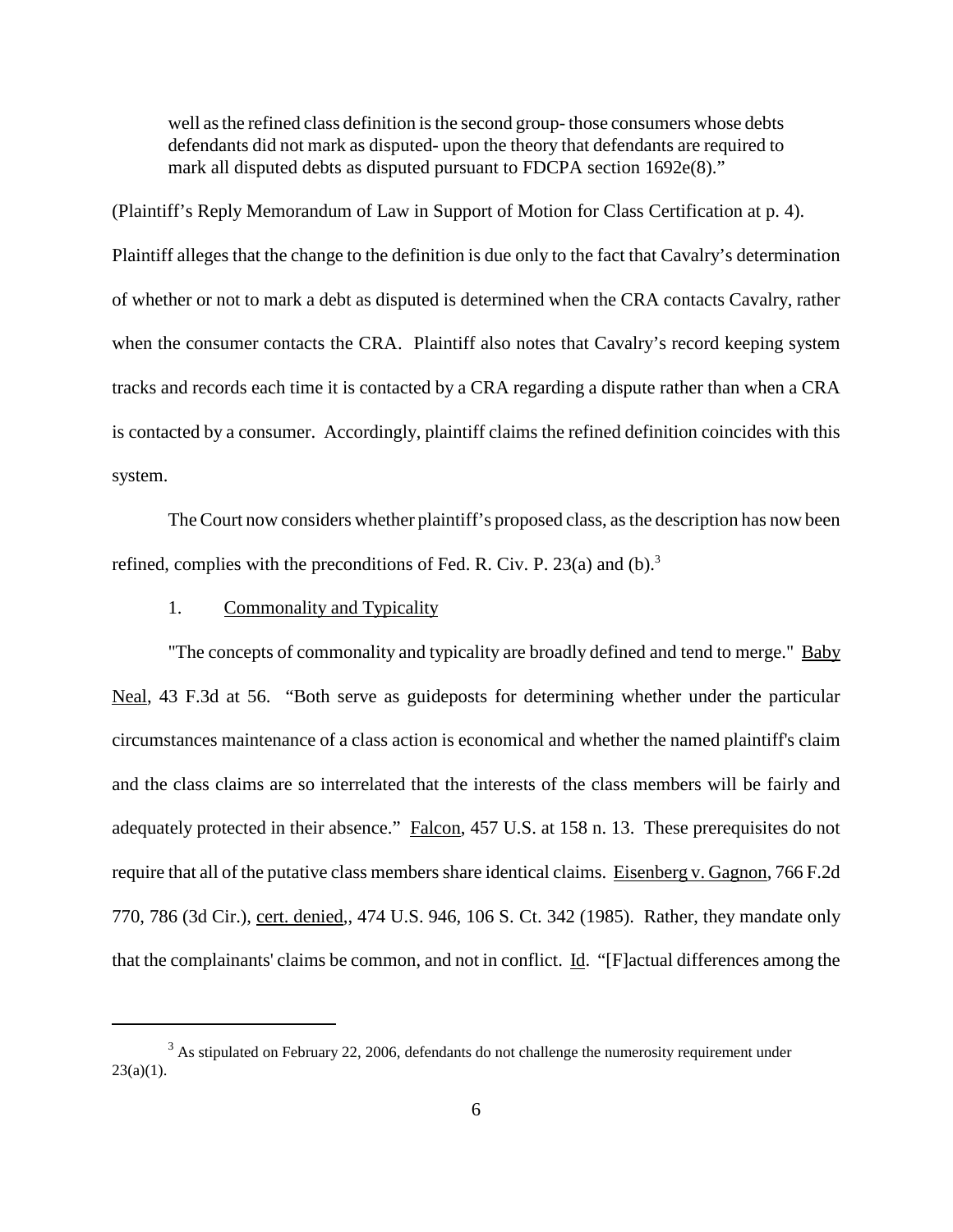claims of the putative class members do not defeat certification." Baby Neal, 43 F.3d at 56.

The Third Circuit has generally required a low threshold for satisfying the commonality requirement. See Baby Neal, 43 F.3d at 56 ("The commonality requirement will be satisfied if the named plaintiffs share at least one question of fact or law with the grievances of the prospective class"). Specifically, in cases involving class certification under the FDCPA, Third Circuit courts have found commonality satisfied by allegations of common unlawful violations of fair debt collection practices. See Jordan v. Commonwealth Financial Systems, Inc., 237 F.R.D. 132, 2006 WL 2294855, \*5 (E.D.Pa. July 25, 2006) (commonality satisfied when case involves standardized collection letter); Saunders v. Berks Credit And Collections, Inc., 2002 WL 1497374, at \*6 (E.D. Pa. July 11, 2002) (commonality established when substantially similar debt collection letters sent to class and when plaintiff alleges that debt collection letters violate FDCPA); Thomas v. NCO Financial Systems, Inc., 2002 WL 1773035, \*2 (E.D. Pa. July 31, 2002) (alleged existence of a common unlawful practice generally satisfies the commonality requirement).

The threshold for satisfying the typicality requirement is equally low. See Zlotnick v. Tie Communications, Inc*.,* 123 F.R.D. 189, 193 (E.D. Pa.1988), Thomas v. NCO Financial Systems, Inc., 2002 WL 1773035, 3 (E.D. Pa. 2002); See also Newton v. Merrill Lynch, Pierce, Fenner & Smith, Inc., 259 F.3d 154, 183 (3rd Cir. 2001) ("We have set a low threshold for satisfying both [commonality and typicality] requirements."). The representative's claims "only need be sufficiently similar to allow the court to conclude that (1) the representative will protect the interests of the class, and (2) there are no antagonistic interests between the representative and the proposed class." Duffy v. Massinari, 202 F.R.D. 437, 2001 WL 683802, \*5 (E.D. Pa. June 15, 2001) (citing In Re Glassine & Greaseproof Paper Antitrust Litigation, 88 F.R.D. 302, 304 (E.D. Pa. 1980)). The typicality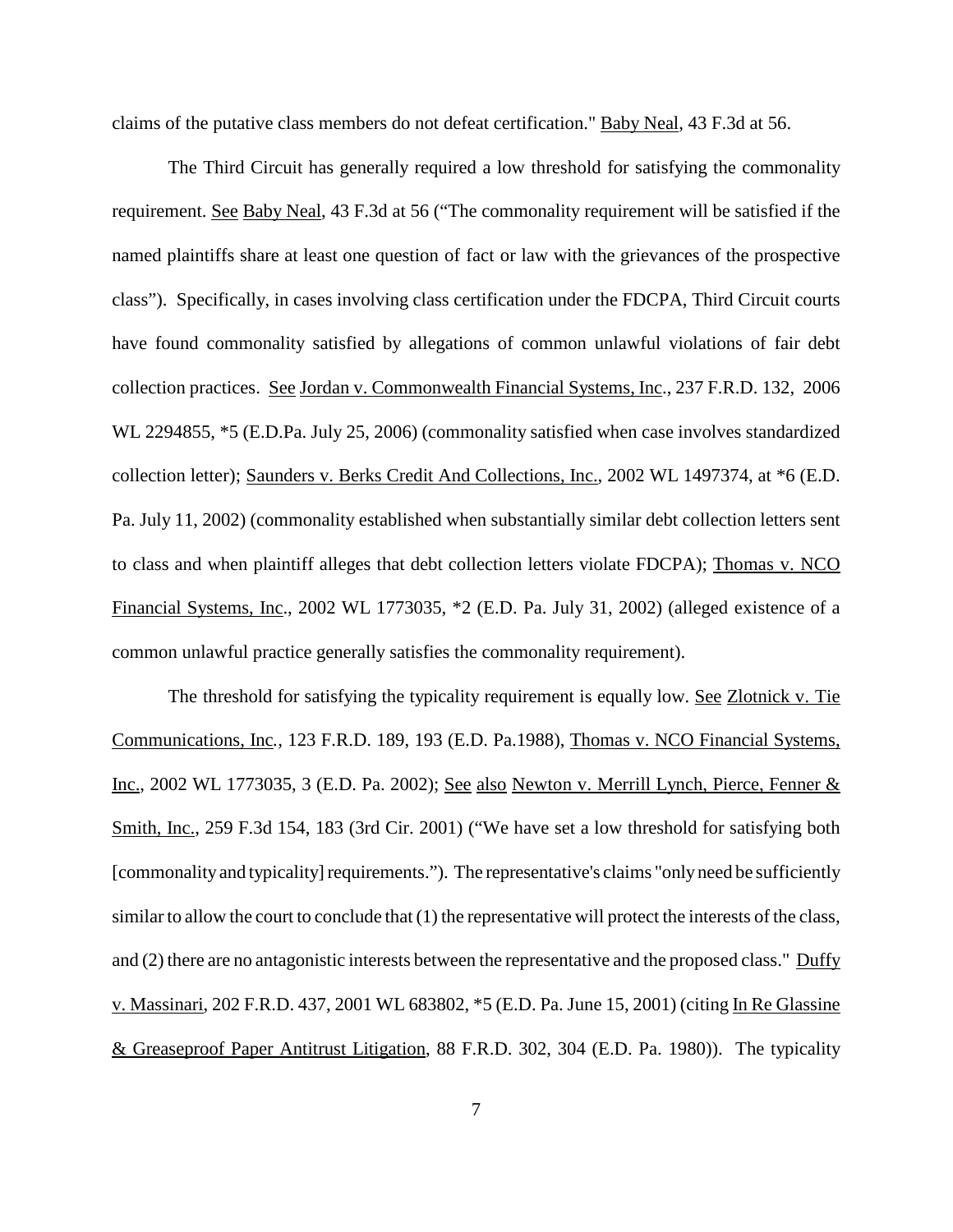requirement is satisfied where all of the claims arise from the same alleged fraudulent scheme. See In re Prudential Ins. Co. v. America Sales Litig.*,* 148 F.3d 283, 312 (3d Cir. 1998), Piper v. Portnoff Law Associates, 215 F.R.D. 495, 502 (E.D. Pa. 2003); See also Baby Neal*,* 43 F.3d at 57 ("[C]ases challenging the same unlawful conduct which affects both the named plaintiffs and the putative class usually satisfy the typicality requirement irrespective of the varying fact patterns underlying the individual claims.").

Having read the briefs submitted by plaintiff, it is now unclear exactly what practice of defendants she is challenging. Plaintiff originally alleged a generalized practice on the part of the defendants, which involved classifying reported disputesinto two categories and onlymarking those debts reported as involving fraud or identity theft as disputed. While plaintiff still must prove this generalized practice, the allegation of this common practice which plaintiff alleges violates the FDCPA is sufficient to satisfy both the commonality and typicality requirements for class certification.

To the extent, however, that she uses the refined definition of the class, the element of commonality among the class is lacking for several reasons. First, plaintiff now alleges "a common practice of failing to mark accounts as disputed upon notice from a CRA that there is a dispute," without identifying any specific reasoning used by defendants for marking only certain debts as disputed. (Motion for Cerification at p. 10). While FDCPA claims based on form documents or upon uniform collection practices may be eminently appropriate for class certification, see Weiss v. Regal Collections, 385 F.3d 337, 345 (3d Cir. 2004), plaintiff no longer challenges such a standardized practice on the part of defendants. See also Wisneski v. Nationwide Collections, Inc., 227 F.R.D. 259, 260-261 (E.D.Pa., 2004) (class certification granted for FDCPA claim based upon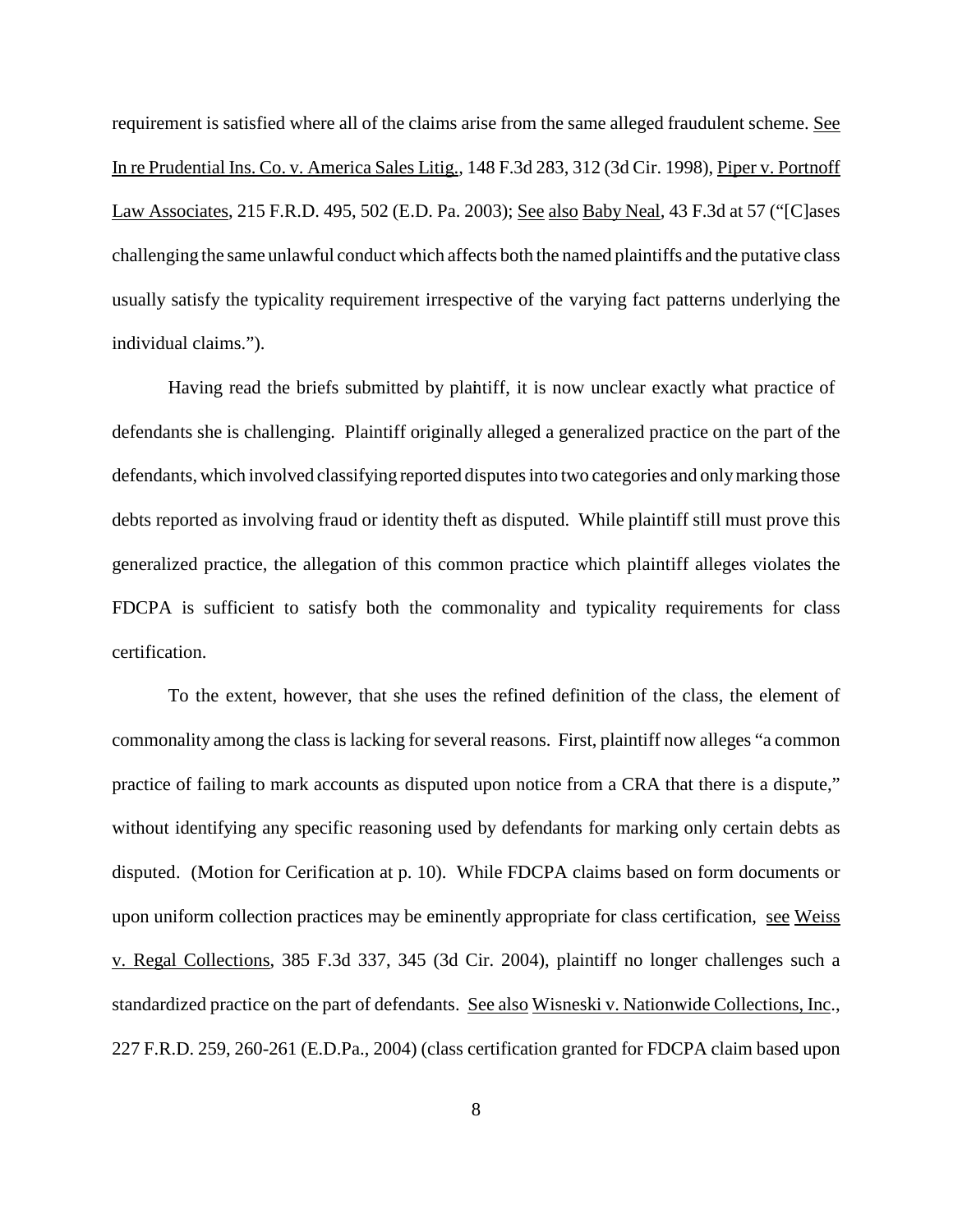formcollection letter); McCall v. Drive Financial Services,L.P, 236 F.R.D. 246, 250 (E.D.Pa., 2006) (class certification granted where FDCPA claim was based upon the representative receiving essentially the same letter as the 203 other plaintiffs). In short, with the refined class definition, plaintiff has failed to demonstrate that any of the other members of the class have similar claims or that defendant's practices are the same.<sup>4</sup>

Moreover, plaintiff's reliance on the oral telephone conversation between Trans Union and Cavalry to trigger Cavalry's obligation to mark her debt as disputed makes the elements of commonality and typicality become even more obscure. Courts are particularly hesitant to certify class actions based primarily on oral as opposed to written communications. See Seiler v. E.F. Hutton & Co., Inc., 102 F.R.D. 880, 888 -889 (D.N.J. 1984) (stating that actions "based substantially on oral rather than written communications [are] inappropriate for treatment as a class action."), Curley v. Cumberland Farms Dairy, Inc., 728 F. Supp. 1123, 1132 (D.N.J. 1989) (finding plaintiff failed to meet commonality burden by relying on "ambiguous evidence comprised almost exclusively of oral communications."). Defining a putative class around oral communications raises specific questions about the commonality of the challenged conduct. See Goldstein v. Regal Crest, Inc., 59 F.R.D. 396, 402 (E.D. Pa. 1973) ("Oral misstatements, however, do not permit the same inference of common conduct. Such statements clearly cannot be standardized, particularly when they are

<sup>&</sup>lt;sup>4</sup> Plaintiff now alleges that the fact that Cavalry marked her debt disputed based upon the Equifax communication and not the communication from Trans Union bolsters her claim because Equifax considered and reported the dispute as involving fraud or identity theft and Cavalry "did not treat the Trans Union dispute as an identity theft or fraud dispute (most likely because the primary dispute description on Trans Union's dispute record classified the dispute as 'belongs to Another Individual with Same/Similar Name"). (Response to SJ motion at 13). However, since the dispute letters sent by plaintiff to both Equifax and Trans Union were identical and reported her dispute as identity theft, this is entirely speculative. Notably, Trans Union's notes also list "True Identity Fraud-Account Fraudulently Opened" as a basis for the dispute. There is therefore no uniform wording which plaintiff argues fails to trigger a response by defendant. If plaintiff is relying upon specific wording used over the telephone by the Trans Union employee there is also no indication that this would be the same for any other class member.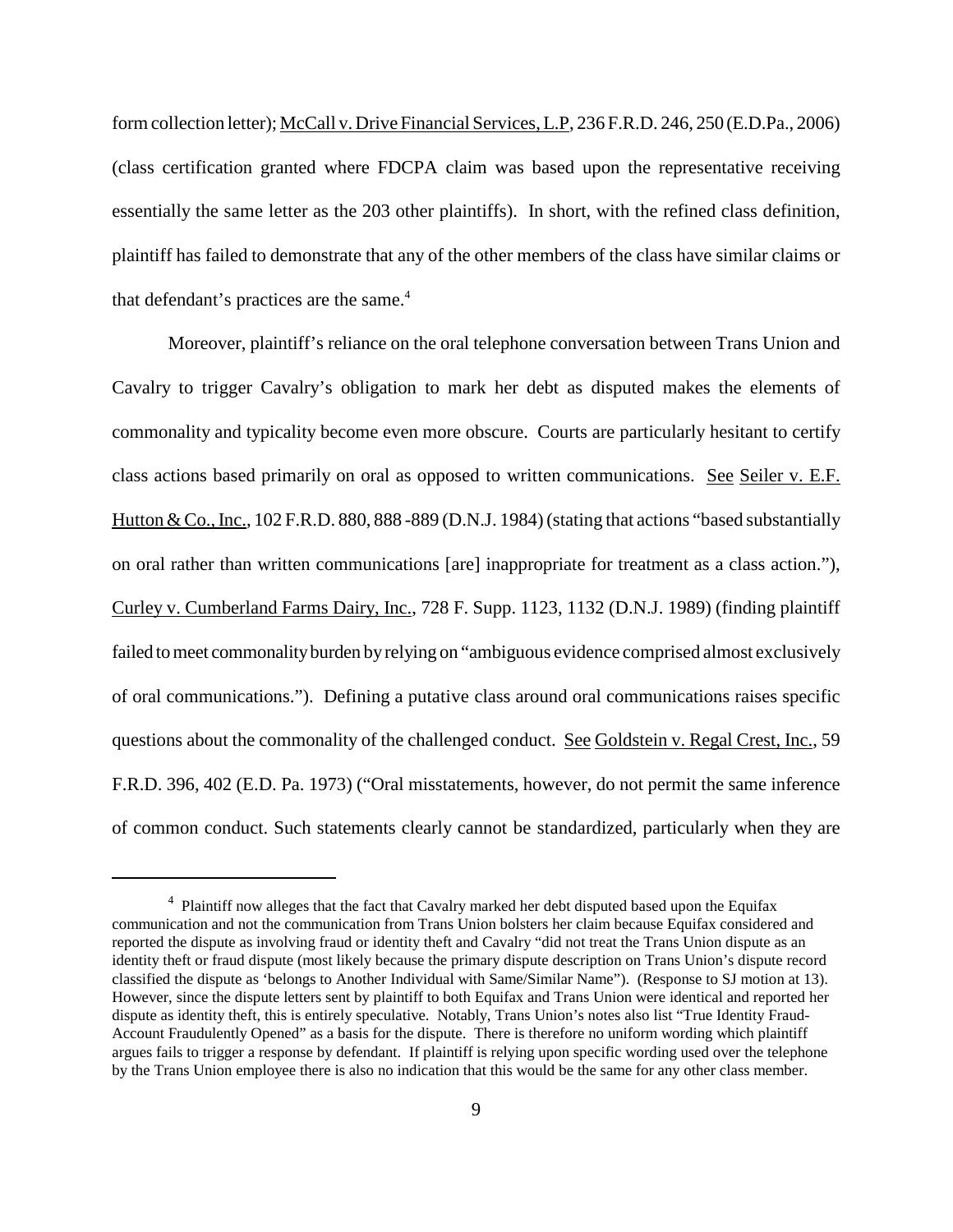made by several different persons."), Stephenson v. Bell Atlantic Corp., 177 F.R.D. 279, 293 (D.N.J. 1997) (noting that the nature of oral communications does not lend itself to the same consistency as written communications). Miller v. Central Chinchilla Group*,* 66 F.R.D. 411, 416 (S.D. Iowa 1975) (commenting that oral statements are much more susceptible to material variation as opposed to written communications and therefore less likely to allow for common issues to predominate). "In the absence of any demonstrable standardized communications ... the nature of the representations made is a factual question which must be answered on an individual basis, plaintiff by potential plaintiff." Miller, 66 F.R.D. at 416.

Here, especially given the refined class definition, plaintiff is relying exclusively upon the oral communication between Trans Union and Cavalry, which took place on June 6, 2005. While there are notes of the communication, plaintiff will need to prove the content of the conversation. Since plaintiff's account was marked disputed only four days later after receipt of a CDV from Equifax, her case turns entirely on the prior telephone call. If plaintiff plans to maintain her theory that Cavalry does not mark accounts disputed which are not listed as fraud or identity theft, the content of the oral communication is even more crucial to her case, especially in light of the fact that her letter to Trans Union specifically lists identity theft as the basis for her dispute. As defendant has noted, the notes of the call do not make it clear whether Trans Union was actually reporting a dispute or verifying whether the account was in dispute. These individualized facts will therefore need to be determined to resolve plaintiff's case. There is also no evidence that there were similar standardized telephone communications such as this, which took place regarding the accounts of other class members. Thus, it would be nearly impossible to identify members of the class based upon similar oral communications. We therefore find that using the refined definition, plaintiff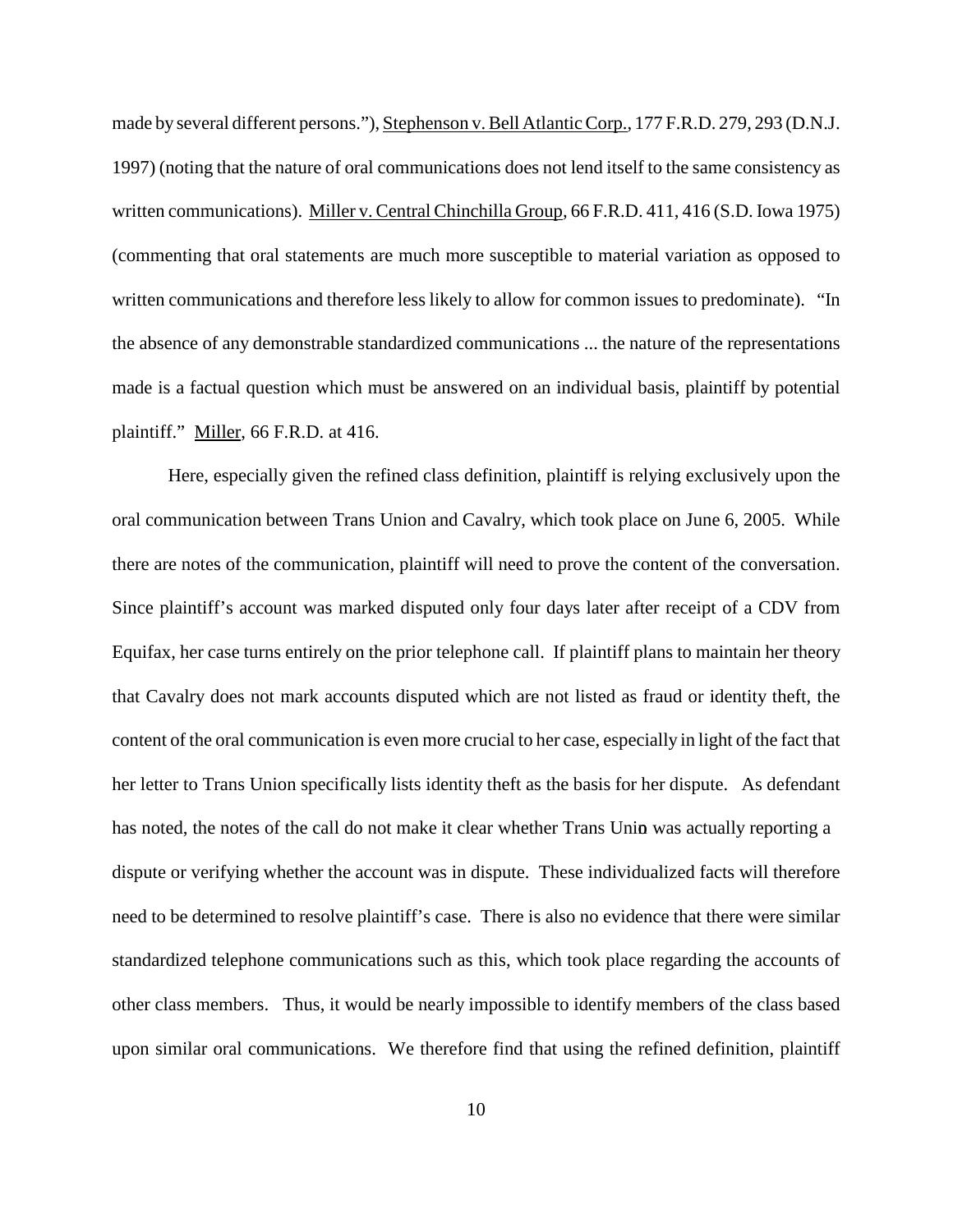cannot establish commonality or typicality.

#### 2. Adequacy of Class Representation

The adequacy of representation requirement encompasses two distinct inquiries designed to protect the interests of absentee class members. First, it "tests the qualifications of the counsel to represent the class." In re GMC Pick-Up Truck Fuel Tank Prods. Liab. Litigation, 55 F.3d 768, 800 (3d Cir.), cert. denied, 516 U.S. 824, 116 S. Ct. 88 (1995). Second, it "serves to uncover conflicts of interest between named parties and the class they seek to represent." In re Prudential Ins. Co. Sales Practices Litigation, 148 F.3d 283, 312 (3d Cir. 1998), cert. denied, 525 U.S. 1114, 119 S. Ct. 890 (1999) (quoting Amchem Products, Inc. v. Windsor, 521 U.S. 591, 625, 117 S. Ct. 2231, 2250 (1997)).

Defendants do not contend that plaintiff's counsel fails to satisfy the first adequacy requirement under Rule  $23(a)(4)$ . Accordingly, we will not address the adequacy of plaintiff's counsel to serve as counsel for the putative class. Defendants, however, do challenge the adequacy of plaintiff to serve as a class representative. Specifically, they argue that plaintiff does not fall within the defined class and therefore will likely have interests that conflict with the putative class of unnamed plaintiffs.

Under this second prong of the adequacy of representation element, "a class representative must be part of the class and 'possess the same interest and suffer the same injury' as the class members." East Tex. Motor Freight System, Inc. v. Rodriguez, 431 U.S. 395, 403, 97 S. Ct. 1891, 1896 (1977) (quoting Schlesinger v. Reservists Comm. to Stop the War, 418 U.S. 208, 216, 94 S. Ct. 2925, 2930 (1974)). Thus, a reviewing court must query whether the named representative has interests that conflict with or are antagonistic to the interests of other class members. Duffy*,* 2001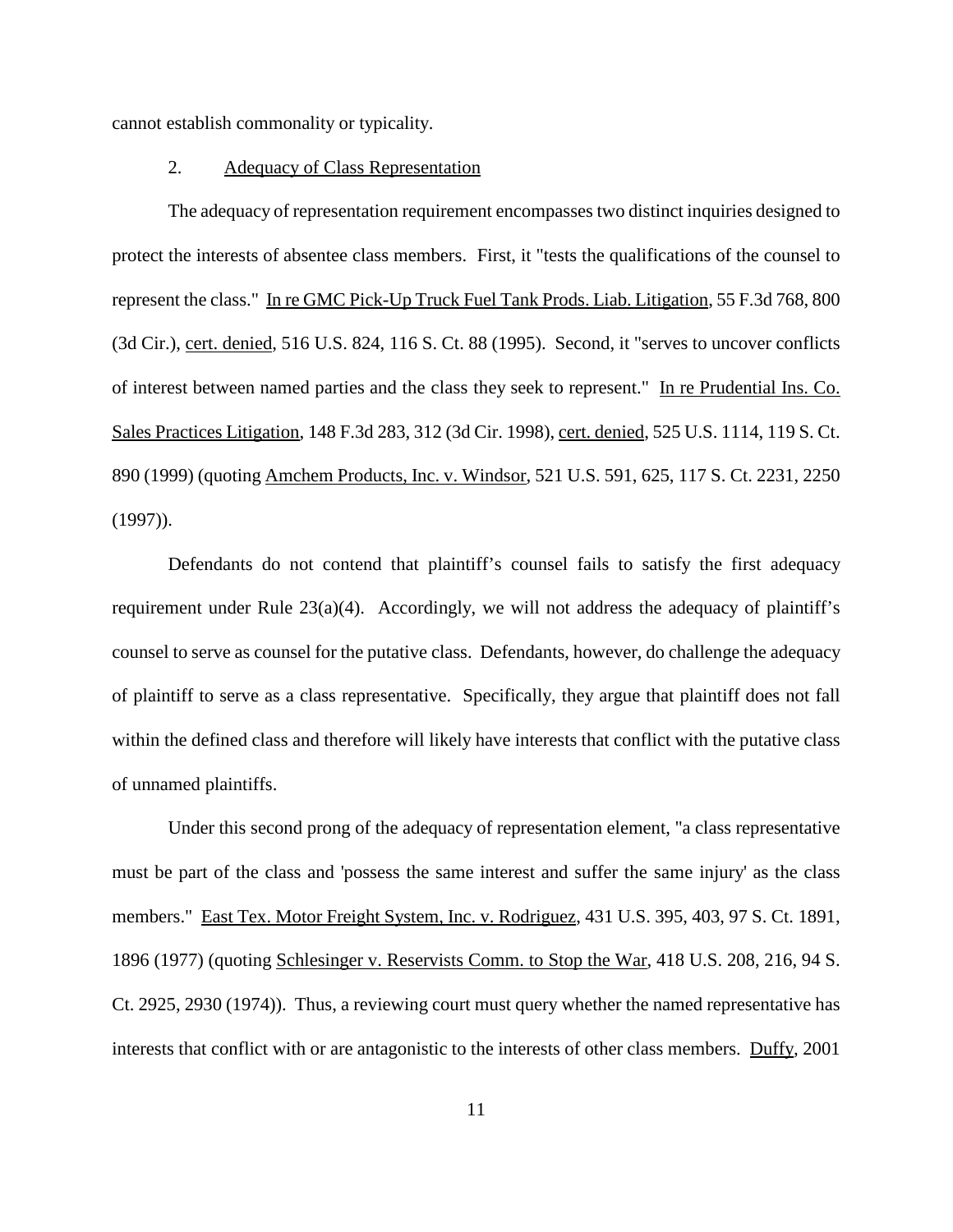WL 683802, at \*5; Stewart v. Avon Products, Inc., Civ. A. No. 98-4135, 1999 WL 1038338 \*4 (E.D. Pa. 1999).

As discussed above, using the refined class definition, plaintiff does notsatisfy the elements of commonality or typicality, making it unnecessary to even consider the adequacy of representation requirement. Regardless, based on the facts specific to plaintiff's claim, it is unclear whether she even falls within the class as defined. As noted, plaintiff re-defined the class definition to include "All persons in the United States and its territories who, beginning July 12, 2004 and continuing through the date of the resolution of this action, (a) disputed to a consumer reporting agency an account reported by Defendants; (b) whose dispute was communicated to Defendants; and (c) for whom Defendants did not mark the account as disputed." Under the facts alleged by plaintiff, Cavalry was contacted by Trans Union on June 6, 2005 and failed to mark the debt as disputed. Admittedly, however, after being contacted by Equifax, Cavalry marked plaintiff's debt as disputed on June 10, 2005. Therefore, if at all, she satisfied the refined class definition for only four days.

Moreover, to the extent plaintiff still intends to challenge the original policy of defendants of not marking debts disputed unless fraud or identity theft was given as a reason, plaintiff is not an adequate class representative. Plaintiff's letter to Trans Union explicitly listed "identity theft" as the reason for her dispute, thus excluding her from the class.

Even more significant is the fact that plaintiff's specific case does not help to prove the alleged general policy of defendant or that they classify debts into two separate categories based upon whether fraud or identity theft is alleged. As previously discussed, the Trans Union and Equifax disputes in this case were based upon the same letter sent by plaintiff, which included identity theft as a reason for plaintiff's dispute. Furthermore, Trans Union's communication did not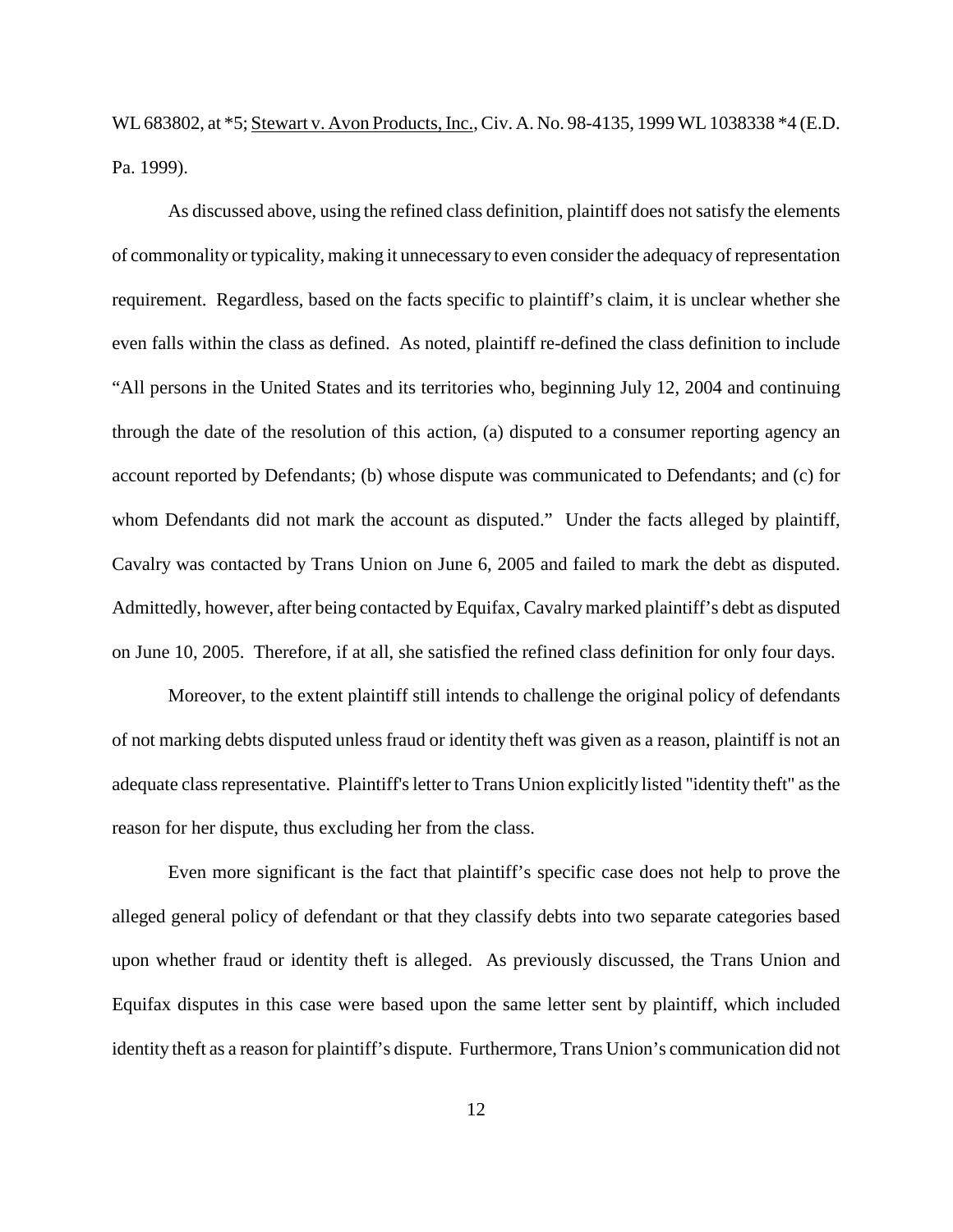result in defendant marking the account as disputed even though Trans Union's own notes list fraud and identity theft as a basis for the dispute, while Equifax's written dispute did result in defendant marking the account disputed.

Finally, the unusual factual circumstances surrounding plaintiff's Cavalry account prior to May 2005, would likely also harm the interests of other putative class members. Plaintiff acknowledged the debt by arranging a payment plan and having multiple payments made to Cavalry on her behalf. She asserts that the common legal issue is whether defendant violated the FDCPA by failing to mark her debt as disputed. However, plaintiff's case is factually different from the cases of other members of the purported class, asthe issue of whether or not plaintiff actually disputed this debt is presumably distinct. Plaintiff's case is not an ordinary case of a debt simply not belonging to her or of identity theft. Rather, it involves a family member, against whom she admittedly did not file a police report. Furthermore, while plaintiff allegedly disputed the debt, she arranged to have payments made on the account. Given the unique factual circumstances regarding this debt, the fact that a jurymay not find a violation of the FDCPA for a failure to mark plaintiff's account as disputed would not necessarily equate with a finding against the other members of the class.

In light of the foregoing, we question whether plaintiff can serve as an adequate class representative. She does not clearly satisfy either of her proposed class definitions. Moreover, although the refined class definition no longer requires that another reason other than fraud or identity theft be alleged, plaintiff's case no longer seems to fit within the alleged generalized practice of defendants that is being challenged. Indeed, since plaintiff claimed that her debt was a result of fraud or identity theft, her factual scenario may prove fatal to claims by those unnamed class members who actually provided reasons other than "fraud" or "identity theft" in disputing their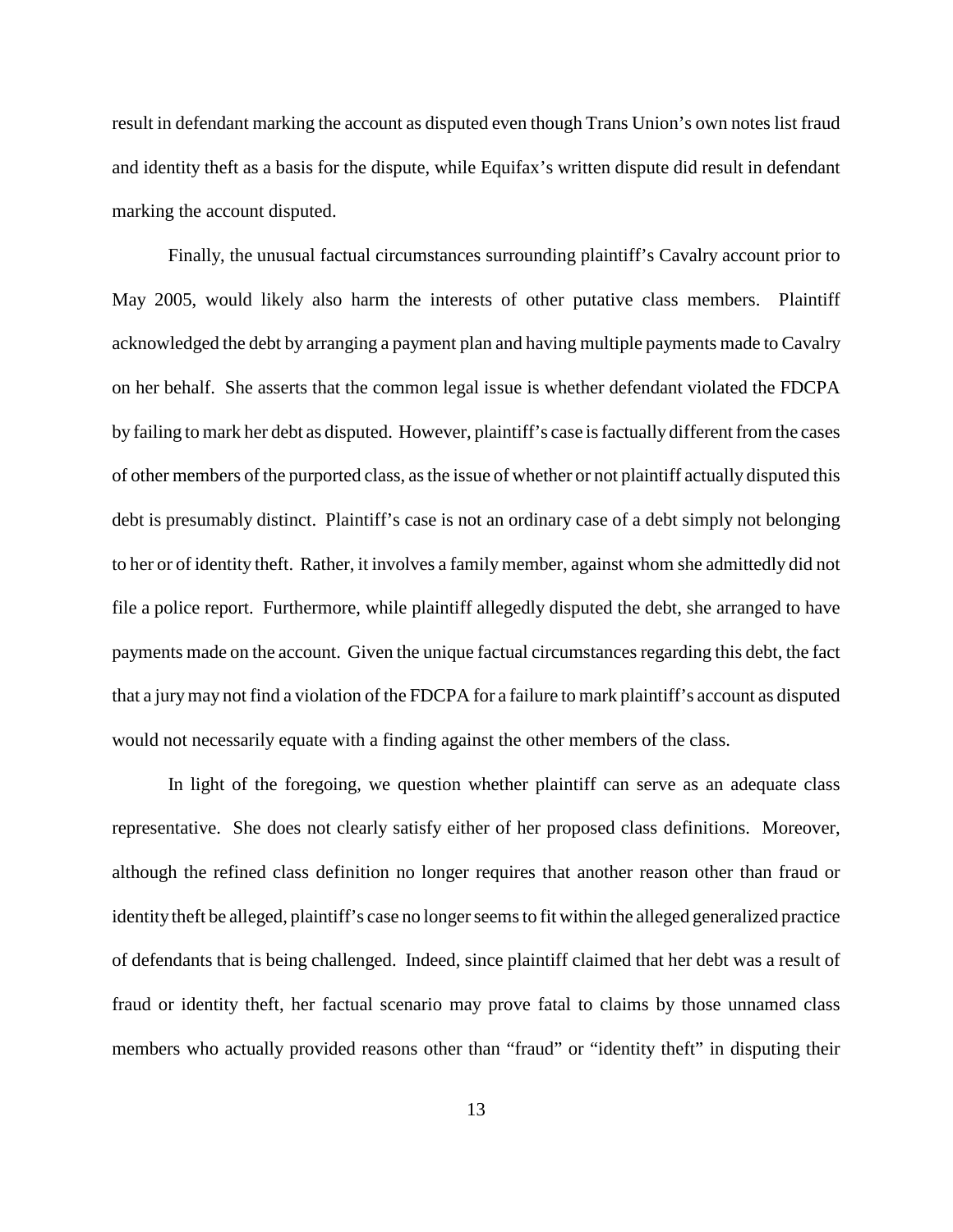claims to the consumer reporting agencies and whose debts were never marked disputed. In short, plaintiff's claim does not fairly represent the interests of other class members. Thus, we find that the adequacy of representation prong of Rule 23 has not been met.

## 3. Conclusion as to Certification

In light of the foregoing analysis, the Court must deny class certification. Plaintiff simply cannot establish that using the refined definition she satisfies the commonality/typicality aspects of class certification. Furthermore, using either the original or the refined class definition she fails to demonstrate that she is an adequate class representative. Having failed to meet all of the Rule 23(a) requirements, the Court finds it unnecessary to engage in any analysis under Rule 23(b). Of course, this denial of certification does not, in any way, reflect on the merits of plaintiff's individual claims. Rather, it merely indicates that her claims are best pursued separately and in a more individualized fashion, instead of as part of larger class.

### B. MOTION FOR SUMMARY JUDGMENT

Federal Rule of Civil Procedure 56(c) states that summary judgment is proper "if the pleadings, depositions, answers to interrogatories, and admissions on file, together with the affidavits, if any,show that there is no genuine issue asto anymaterial fact and that the moving party is entitled to judgment as a matter of law." FED R. CIV. P. 56(c); see also Celotex Corp v. Catrett, 477 U.S. 317, 322 (1986); Williams v. Borough of West Chester, 891 F.2d 458, 463-464 (3d Cir. 1989). A factual dispute is "material" only if it might affect the outcome of the case. Anderson v. Liberty Lobby, Inc., 477 U.S. 242, 248 (1986). For there to be a "genuine" issue, a reasonable fact finder must be able to return a verdict (or render a decision) in favor of the non-moving party. Id.

On summary judgment, it is not the court's role to weigh the disputed evidence and decide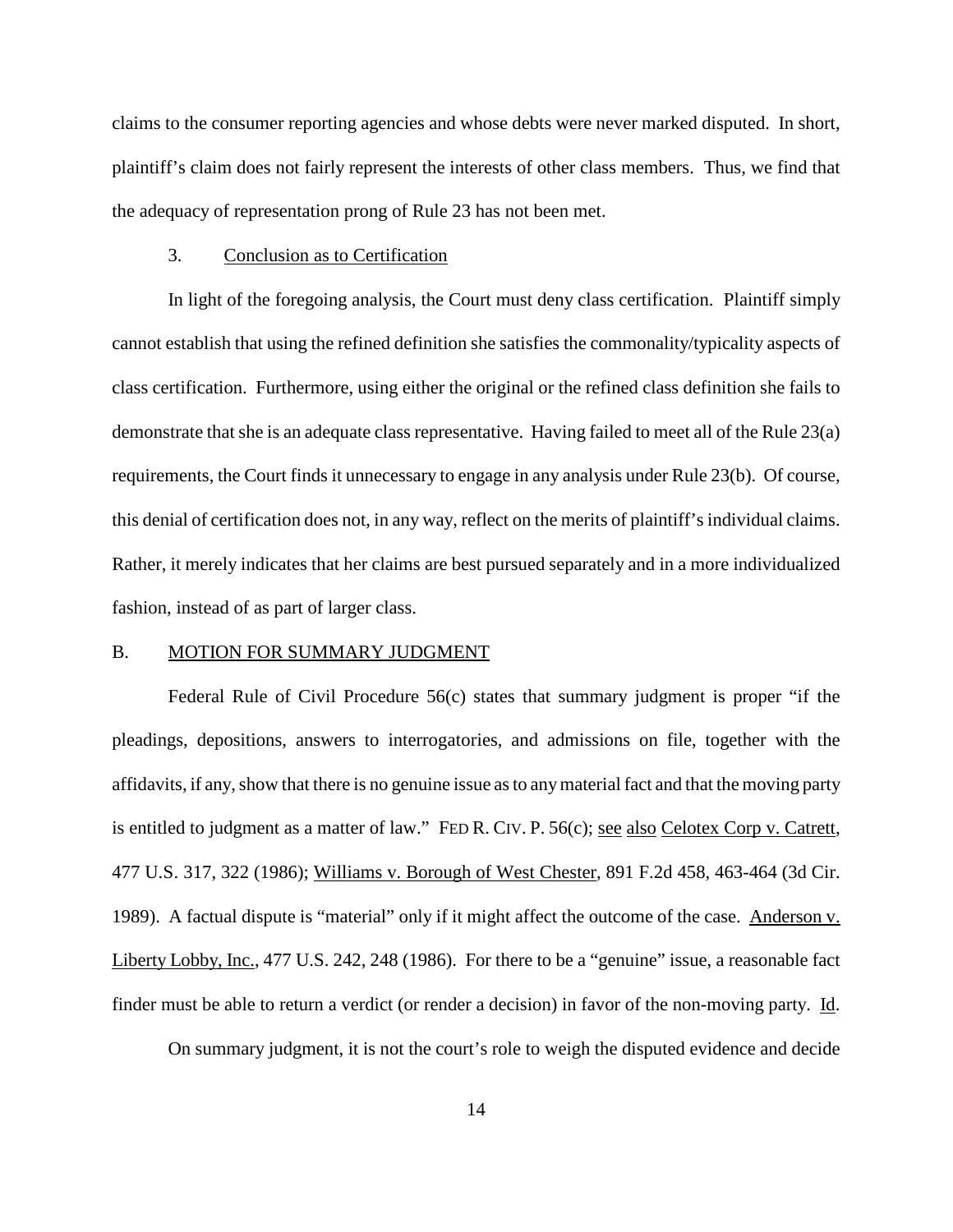which is more probative, or to make credibility determinations. Boyle v. County of Allegheny, Pennsylvania, 139 F.3d 386, 393 (3d Cir. 1998). Rather, the court must consider the evidence, and all reasonable inferences which may be drawn from it, in the light most favorable to the non-moving party. United States v. Diebold, Inc., 369 U.S. 654, 655 (1962); Tigg Corp. v. Dow Corning Corp., 822 F.2d 358, 361 (3d Cir. 1987). If a conflict arises between the evidence presented by both sides, the court must accept as true the allegations of the non-moving party. See Anderson, 477 U.S. at 255.

Once the movant has carried its initial burden, Rule  $56(e)$  shifts the burden to the nonmoving party as follows:

When a motion for summary judgment is made and supported as provided in this rule, an adverse party may not rest upon the mere allegations or denials of the adverse party's pleading, but the adverse party's response, by affidavits or as otherwise provided in this rule must set forth specific facts showing that there is a genuine issue for trial. If the adverse party does not so respond, summary judgment, if appropriate, shall be entered against the adverse party.

FED. R. CIV. P. 56(e). However, to raise a genuine issue of material fact "the [summary judgment] opponent need not match, item for item, each piece of evidence proferred by the movant,' but simply must exceed the 'mere scintilla'standard." Petruzzi's ICA Supermarkets, Inc. v. Darling-Delaware Co., Inc., 998 F.2d 1224, 1230 (3d Cir.), cert. denied, 510 U.S. 994 (1993). Summary judgment may be granted only if, after viewing all evidence in the light most favorable to the non-movant, no jury could decide in that party's favor. Tigg Corp., 822 F.2d at 361.

Plaintiff alleges that Cavalry failed to mark her debt as disputed, in compliance with the FDCPA, upon notification of the dispute from Trans Union on June 6, 2005. Prior to plaintiff amending the class definition, and therebychanging the generalized practice being challenged, Cavalry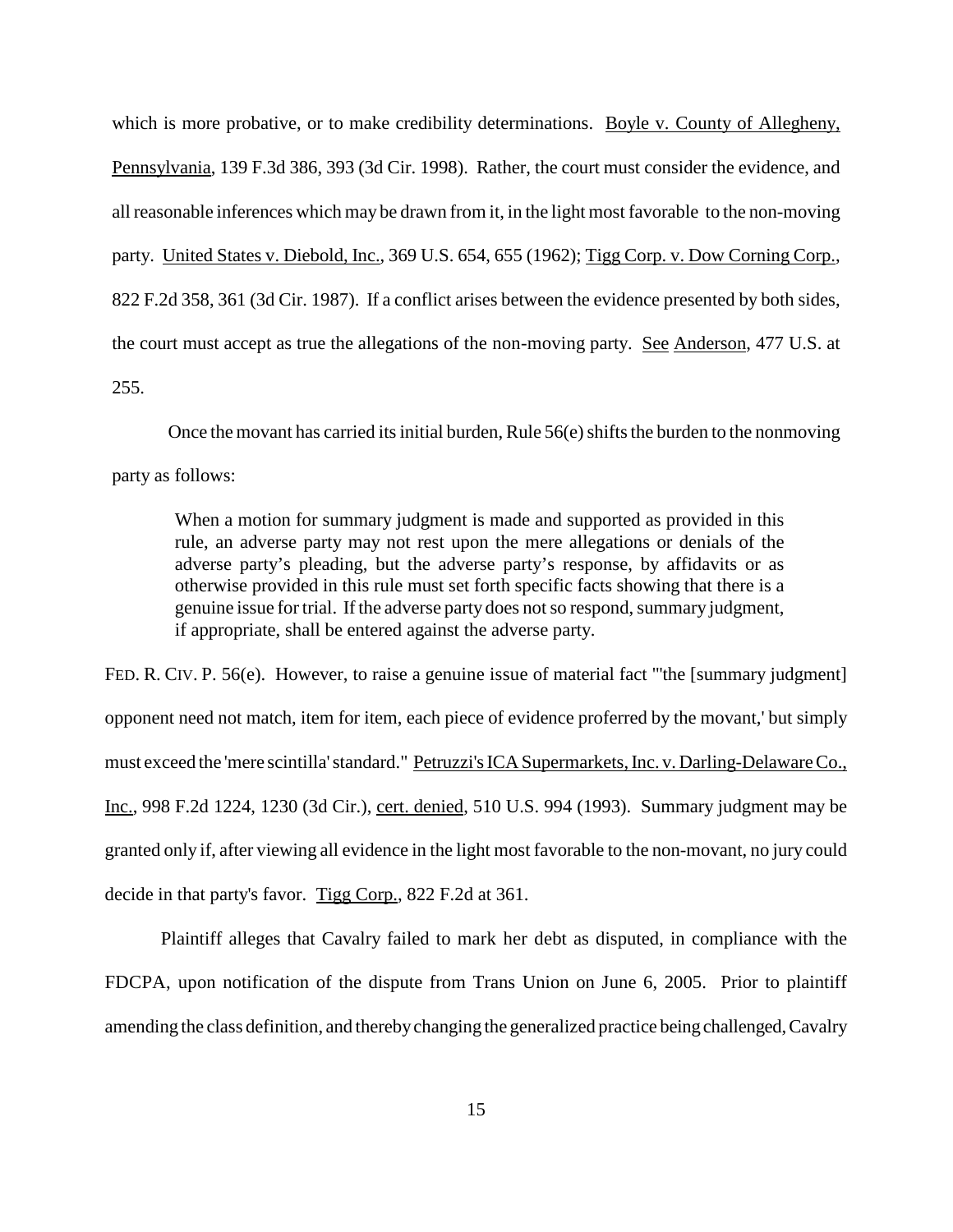moved for summary judgment asserting that plaitiff reported fraud and her account was marked disputed. This request for summary judgment was contained within Cavalry's Motion for Judgment on the Pleadings filed on January 27, 2006, but by way of stipulation was separated from that motion to be addressed after additional discovery and the filing of a separate response. In support of its motion, Cavalry relies upon documentation related to plaintiff's account which was attached to its answer, including a report from Equifax indicating "consumer claims true identity fraud account fraudulently opened" (Exhibit A). Calvary's notes from their database also indicate that on June 10, 2005, they mailed a fraud packet and updated the account to disputed. (Exhibit B).

While the documentation referenced by Cavalry pertains to the same account referenced in plaintiff's complaint, her allegations in the complaint are related to the communication to Cavalry by Trans Union on June 6, 2005, rather than the later communication from Equifax. In addition, while the documentation certainly evidences plaintiff's difficulty satisfying the original proposed class definition, we agree that considering the disputed facts in favor of the nonmoving party, plaintiff, the documentation is not sufficient to warrant summary judgment. The facts that plaintiff's report included referencesto fraud and/or identity theft and that her account was ultimately marked disputed after Cavalry's receipt of the Equifax CDV, do not automatically relieve defendant of any obligation to mark the account as disputed, if plaintiff can prove that such an obligation was triggered by Cavalry's communication with Trans Union. Accordingly, we must deny Defendants' motion. However, we note that given plaintiff's acknowledgment that the account was marked disputed on June 10, 2005 and that the communication with Trans Union was on June 6, 2005, it appearsthat even assuming that plaintiff is successful in proving her claim, any damages resulting from a failure to mark the account as disputed will be limited to this four day period. In addition to proving that the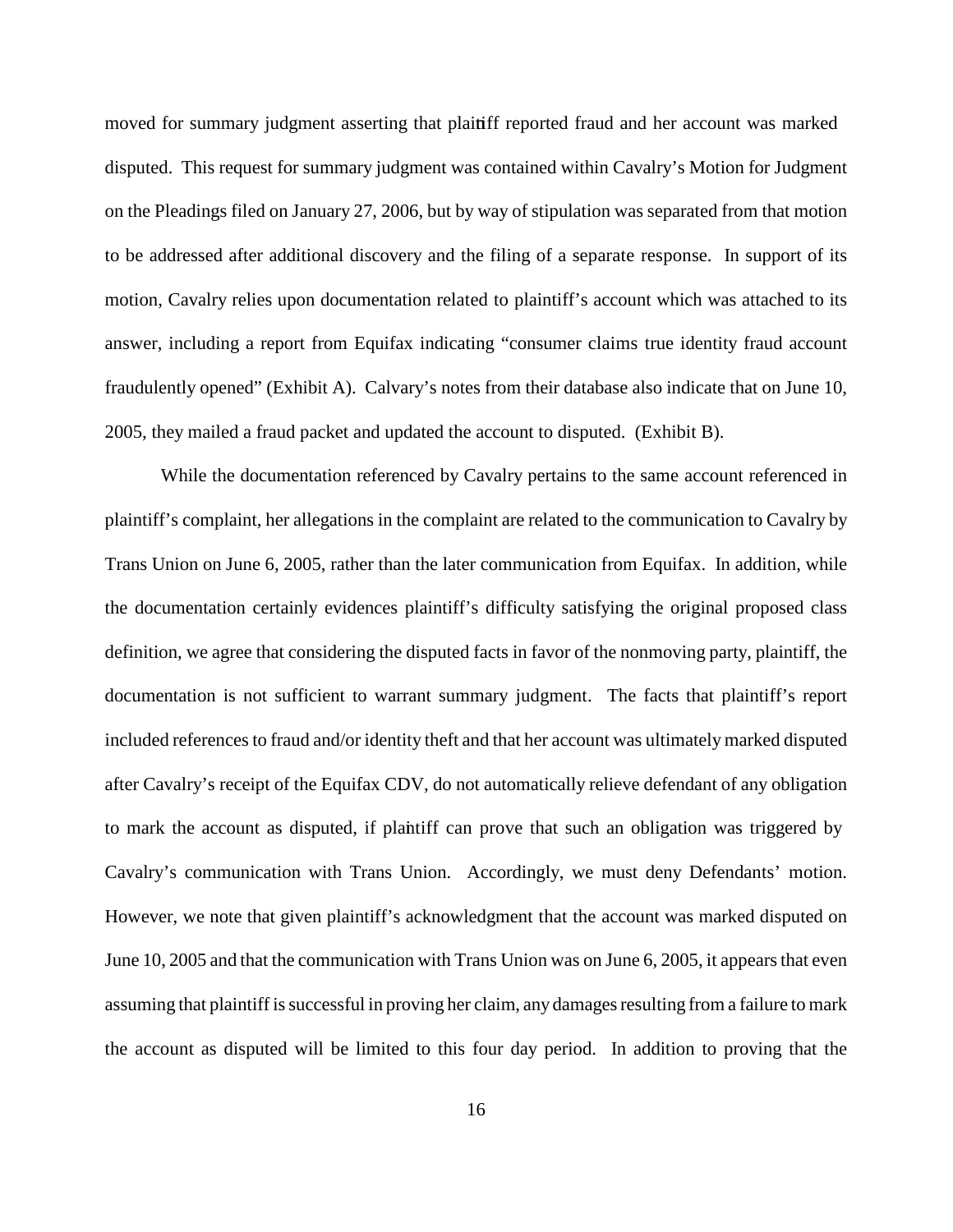communication by Trans Union actually triggered an obligation on the part of Cavalry to mark the account disputed, plaintiff must also prove that Calvary's action in marking the account as disputed four days later was not a reasonably timed notification sufficient to satisfy the obligation. See Farren v. RJM Acquisition Funding, LLC, 2005 WL 1799413, \*10 (E.D. Pa. July 26, 2005) (holding that although the statute does not expressly require a reasonably timed notification upon learning of a dispute, the Court will interpret the statute as requiring such disclosure in a reasonable time).

An appropriate Order follows.